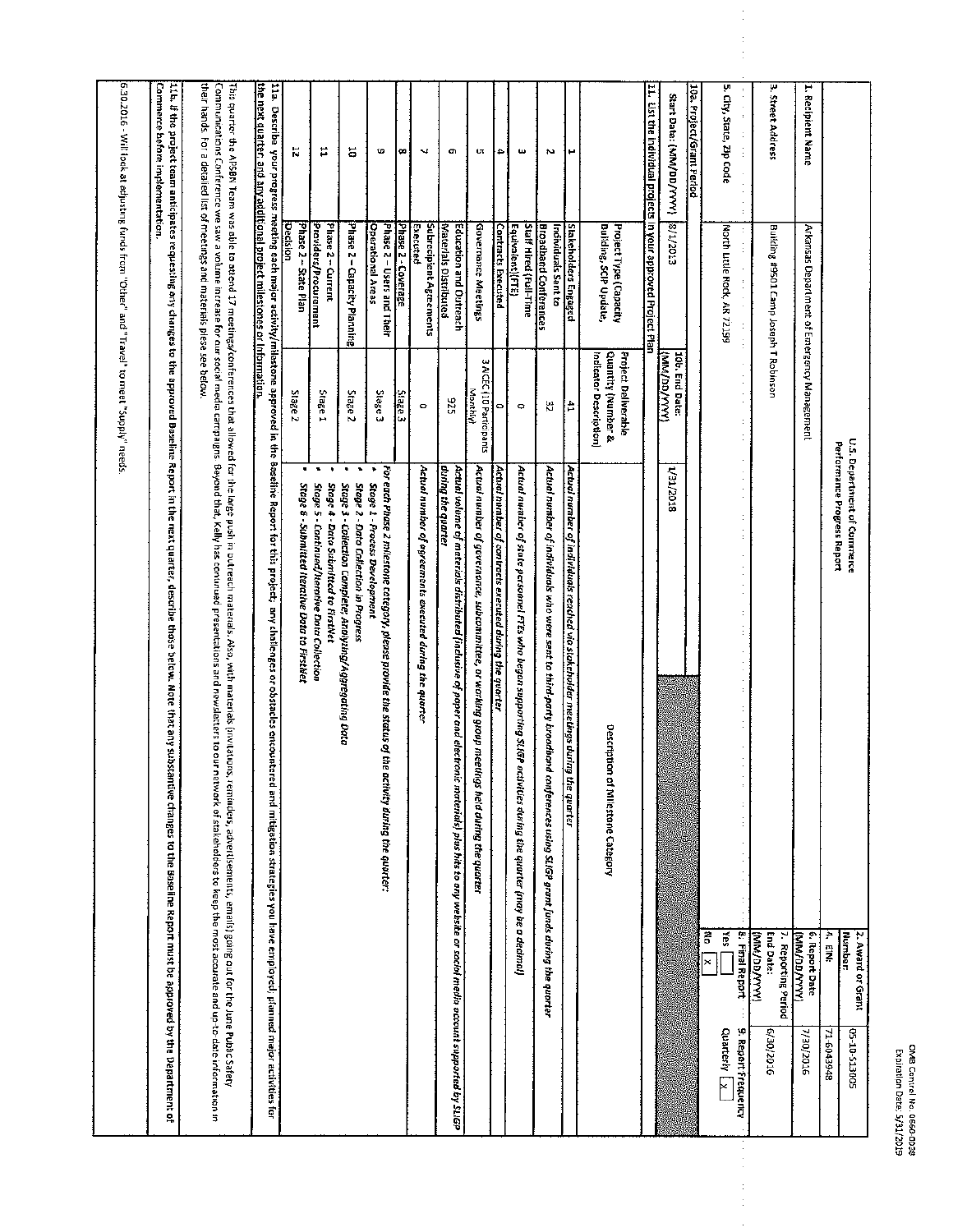$\frac{1}{2}$ 

| 11c. Provide any other information that would be useful to NIIA as it assesses this project's progress.                                                                        |                                        |                                                                    |                       |                                                                                                                                            |                               |                     |                                |                                  |                                          |
|--------------------------------------------------------------------------------------------------------------------------------------------------------------------------------|----------------------------------------|--------------------------------------------------------------------|-----------------------|--------------------------------------------------------------------------------------------------------------------------------------------|-------------------------------|---------------------|--------------------------------|----------------------------------|------------------------------------------|
| 6.30.2016 - Nothing to report                                                                                                                                                  |                                        |                                                                    |                       |                                                                                                                                            |                               |                     |                                |                                  |                                          |
| 11d. Describe any success stories or best practices you have identified. Please be as specific as possible                                                                     |                                        |                                                                    |                       |                                                                                                                                            |                               |                     |                                |                                  |                                          |
| .Starting to bring along more technical SME's to Summit's and Conferences. Getting much more feedback and buy-in after they come back and present a new level of understanding |                                        |                                                                    |                       |                                                                                                                                            |                               |                     |                                |                                  |                                          |
| 12. Personnel                                                                                                                                                                  |                                        |                                                                    |                       |                                                                                                                                            |                               |                     |                                |                                  |                                          |
| 1221. If the project is not fully staffed, describe how any lack of staffing may impact the project's time line and when the project will be fully staffed.                    |                                        |                                                                    |                       |                                                                                                                                            |                               |                     |                                |                                  |                                          |
|                                                                                                                                                                                |                                        |                                                                    |                       |                                                                                                                                            |                               |                     |                                |                                  |                                          |
| . Some positions are not currently staffed. While those positions will be filled soon, there will be no impacts to the project timeline.                                       |                                        |                                                                    |                       |                                                                                                                                            |                               |                     |                                |                                  |                                          |
| 12b. Staffing Table - Please include all staff that have contributed time to the project. Please do not remove individuals from this teble.                                    |                                        |                                                                    |                       |                                                                                                                                            |                               |                     |                                |                                  |                                          |
| Job Title                                                                                                                                                                      | FTE%                                   |                                                                    |                       |                                                                                                                                            | Project (s) Assigned          |                     |                                |                                  | Change                                   |
| StiGP Program Manager                                                                                                                                                          | 80%                                    |                                                                    |                       | Will provide coordination for grant reporting and financial payouts from the SAA and work with SWIC to monitor progress of overall project |                               |                     |                                |                                  |                                          |
| iT Administrator                                                                                                                                                               | <b>10%</b>                             |                                                                    |                       | Serves on the state broadband working group and provides technical assistance                                                              |                               |                     |                                |                                  |                                          |
| Accounting Branch Manager                                                                                                                                                      | 2%                                     |                                                                    |                       | Will conduct task and provide tracking for disbursement of the entire grant funds                                                          |                               |                     |                                |                                  |                                          |
| Financial Analyst                                                                                                                                                              | ¥E                                     | Will provide oversight for the disbursements and tracking of funds |                       |                                                                                                                                            |                               |                     |                                |                                  |                                          |
| <b>SIMS</b>                                                                                                                                                                    | 50%                                    |                                                                    |                       | Will oversee all interoperability coordination and is responsible for ensuring SCIP initiatives are tre                                    |                               | icked and completed |                                |                                  |                                          |
| AWin Program Manager                                                                                                                                                           | %0S                                    |                                                                    |                       | Has oversight of all public safety communications projects that the state undertakes and will provi                                        |                               |                     | ide oversight for this project |                                  |                                          |
| 3. Subcontracts (Vendors and/or Subrecipients)                                                                                                                                 |                                        |                                                                    |                       |                                                                                                                                            |                               |                     |                                |                                  |                                          |
| 13a. Subcontracts Table – include all subcontractors. The totals from this table must equal the "Subcontracts Torals" in Question 14f.                                         |                                        |                                                                    |                       |                                                                                                                                            |                               |                     |                                |                                  |                                          |
| Name                                                                                                                                                                           | Subcontract Purpose                    |                                                                    | (Vendor/Subrec.)<br>碱 | RFP/RFQ issued {Y/N}                                                                                                                       | Executed<br>Contract<br>(N/A) | Start<br>E Date     | End Date                       | Total Federal Funds<br>Allocated | <b>Total Matching Funds</b><br>Allocated |
| Buford, Goff, & Associates                                                                                                                                                     | Development of Project Management Plan |                                                                    | Vendor                |                                                                                                                                            |                               | inor<br>7013        | E/3D/2017                      | 5810,432.00                      | 00 DŠ                                    |
| L3b. Describe any challenges encountered with vendors and/or subrecipients.                                                                                                    |                                        |                                                                    |                       |                                                                                                                                            |                               |                     |                                |                                  |                                          |
| 6.30.2016 - No Issues                                                                                                                                                          |                                        |                                                                    |                       |                                                                                                                                            |                               |                     |                                |                                  |                                          |
|                                                                                                                                                                                |                                        |                                                                    |                       |                                                                                                                                            |                               |                     |                                |                                  |                                          |

 $\ddot{\phantom{0}}$